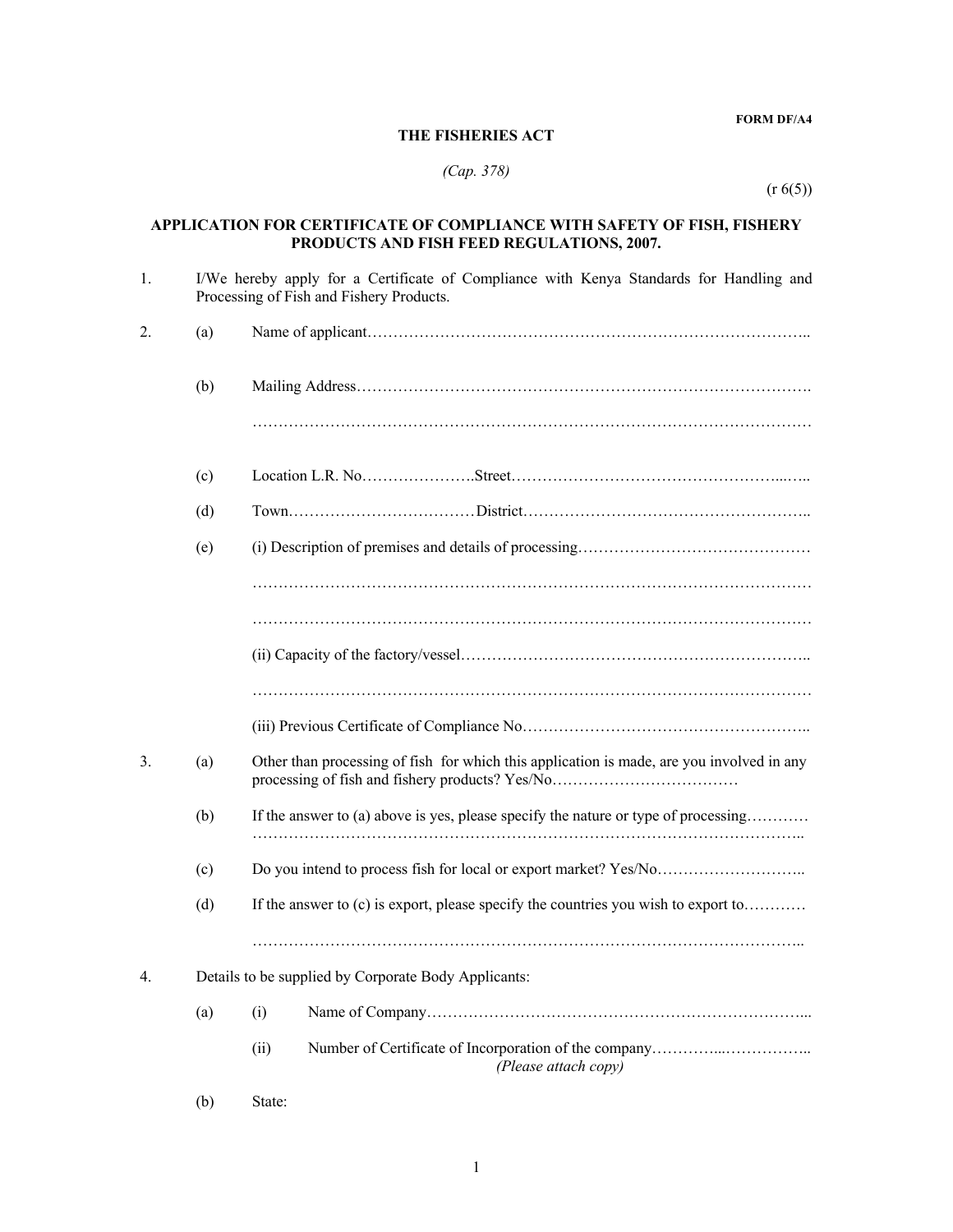- (i) Nominal Shares of the Company………………………………………..
- (ii) Issued Shares…………………………………………………………….

### (c) Details of Directors:

| <b>NAME</b> | <b>NUMBER OF</b><br><b>SHARES</b> | NATIONALITY/<br><b>CITIZENSHIP</b> | PASSPORT/ID No. |
|-------------|-----------------------------------|------------------------------------|-----------------|
|             |                                   |                                    |                 |
|             |                                   |                                    |                 |
|             |                                   |                                    |                 |
|             |                                   |                                    |                 |
|             |                                   |                                    |                 |
|             |                                   |                                    |                 |
|             |                                   |                                    |                 |

| (a) |        |                                                |
|-----|--------|------------------------------------------------|
|     |        |                                                |
| (b) |        | If mode of transport is own vehicle, state:    |
|     | (i)    |                                                |
|     | (ii)   |                                                |
|     | (iii)  |                                                |
| (c) | (i)    | If fish processing is vessel, state:           |
|     | (ii)   |                                                |
|     | (iii)  |                                                |
|     | (iv)   |                                                |
|     |        |                                                |
|     | (v)    |                                                |
|     | (vi)   |                                                |
|     | (vii)  |                                                |
|     | (viii) | Intended Fishing areaTarget fish species       |
|     | (ix)   |                                                |
|     | (x)    | Number of processing equipment including other |

5. Details of mode of transport of fish and fishery products.